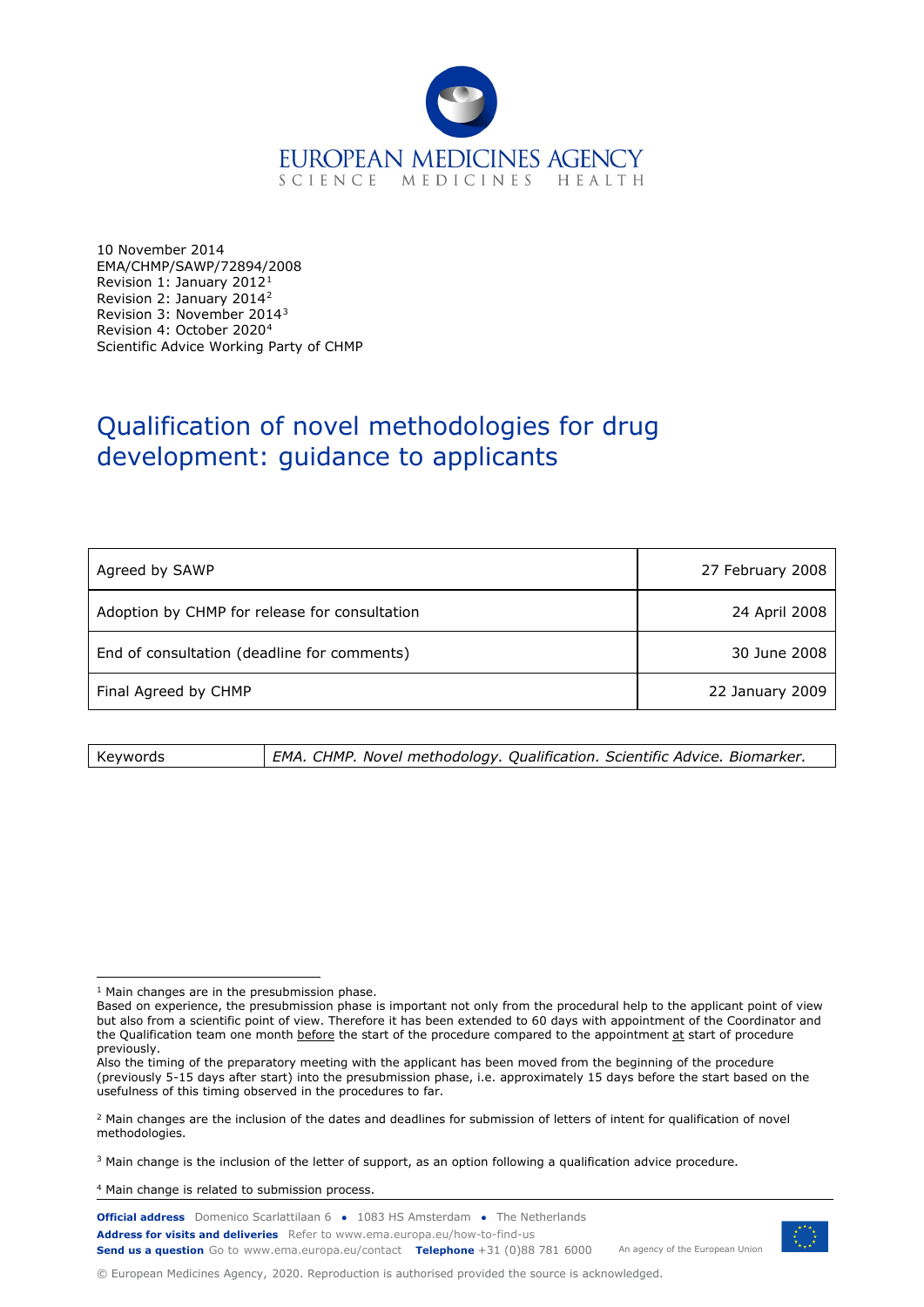# **Qualification of novel methodologies for drug development: guidance to applicants**

The EMA qualification process is a new, voluntary, scientific pathway leading to either a CHMP Qualification opinion or a qualification advice on innovative methods or drug development tools:

- **CHMP qualification opinion** on the acceptability of a specific use of the proposed method (e.g. use of a novel methodology or an imaging method) in a research and development (R&D) context (non-clinical or clinical studies), based on the assessment of submitted data;
- **CHMP qualification advice on future protocols and methods for further method development towards qualification**, based on the evaluation of the scientific rationale and on preliminary data submitted.

As the scientific knowledge and the intended use of a new method may change in line with the generation of additional data the EMA qualification process may encompass an ongoing interaction between the CHMP and the applicant. Prior to final adoption of a qualification opinion, the CHMP evaluation, being open to public consultation of the scientific community will ensure that CHMP shares information and is open to enlarged scientific scrutiny and discussion. The impact of the qualification on regulatory technical standard also requires that the international dimension of the scientific evaluations is accommodated for within the available confidentiality arrangements.

#### **Legal basis**

The Regulation No 726/2004 of the European Parliament and of the Council provides a legal basis for the provision of scientific advice in the frame of the development of medicinal products.

#### **Scope**

The qualification process addresses innovative drug development methods and tools. It will focus on the use of novel methodologies developed by consortia, networks, public/private partnerships, learned societies and pharmaceutical industry for a specific intended use in pharmaceuticals R&D.

The existing scientific advice/protocol assistance procedure is prospective advice related to a specific product(s), indication(s) or technology within a development programme. The existing scientific advice/protocol assistance procedure is not affected by the qualification procedure.

This guidance is without prejudice of the requirements laid down in the medical devices legislation, and in particular in Directive 98/79/EC on in vitro diagnostic medical devices, where applicable (OJ L 331, 7.12.1998, p. 1, as last amended).

#### **Applicant input**

Qualification opinion: protocols, study reports and supportive data to establish the use of a defined novel methodology for a specific purpose in drug development.

Qualification advice: draft protocols and development plans for future studies to establish the use of a defined novel methodology for a specific purpose and any data available so far to support these plans.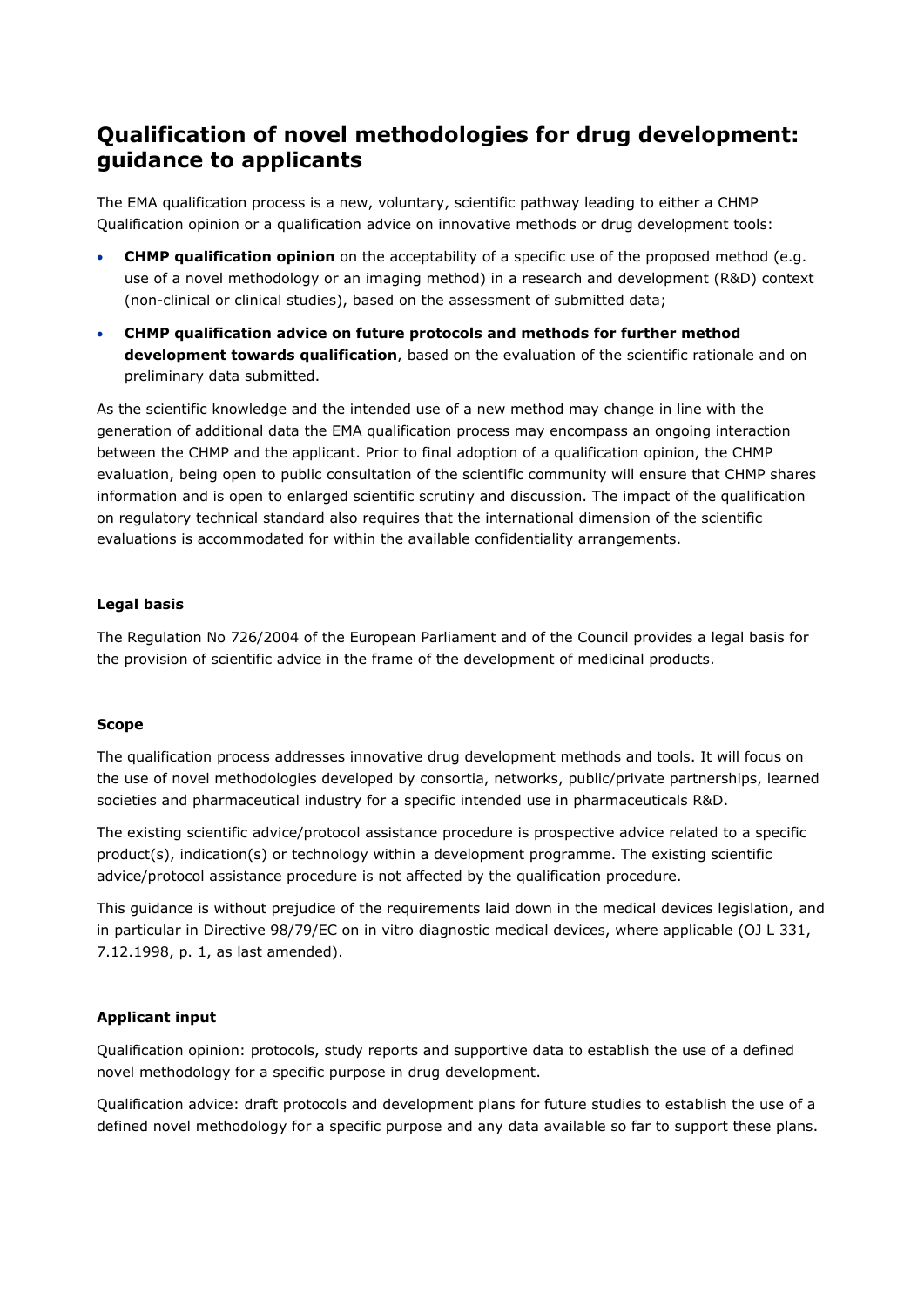#### **Operations**

A specialised group appointed by the CHMP, named "**qualification team**," led by two rapporteurs who are CHMP and/or SAWP members is in charge of the review of data and protocols, ensuring that efficient use is made of the resources available in the EMA experts' network. The procedure applicable to provide qualification advice is based on the existing Scientific Advice procedure adapted to host the activity of the Qualification team and to incorporate international collaboration. In addition, **a public consultation** will be pursued prior to a final qualification opinion to take the views of the scientific community into consideration. The public consultation of the scientific community will ensure that CHMP/SAWP shares information and is open to enlarged scientific scrutiny and discussion. The timing of the public consultation will be agreed with the applicant, who will also have the opportunity to remove any confidential information from the document to be published. The operational sustainability of the process will require the levy of appropriate assessment. The process is reviewed on a yearly basis to be adjusted to workload and the needs of parties involved. The preparatory discussion with the EMA is free of charge.

#### **Fees**

The procedure for "qualification opinion" and "qualification advice on future protocols and methods for further method development towards qualification" will be charged according to the [fees](https://www.ema.europa.eu/en/human-regulatory/overview/fees-payable-european-medicines-agency) described in the e*xplanatory note for fees payable to the European Medicines Agency. Please note that fees are updated on the 1st of April of each calendar year.*

#### **Output**

- CHMP qualification opinion and scientific assessment (public document).
- CHMP qualification advice on future protocols and studies to be further performed for qualification purposes (confidential document). Based on the qualification advice a letter of support may be proposed by EMA as an option, when the novel methodology under evaluation cannot yet be qualified but is shown to be promising based on preliminary data. This letter includes a high-level summary of the novel methodology, context of use, available data and on-going/future investigations. Letters of support will be made publicly available on the EMA website subject to sponsor's agreement. The objective of the letter of support is to encourage the efforts for data sharing and facilitate studies towards qualification for the novel methodology under evaluation.

#### **Other interactions with the EMA**

Briefing meetings with the pharmacogenomics working party on the development of genomic novel biomarkers can still take place (before the procedure of qualification of novel methodologies) and are encouraged at an early stage of development. Briefing meetings normally occur once on each specific approach and do not result in a document expressing the CHMP opinion on the issues discussed. The sponsor is recommended to request the new qualification procedure after the briefing meeting. Briefing meetings should not occur during the qualification procedure.

Meetings with the innovation task force are not affected by the new procedure(s).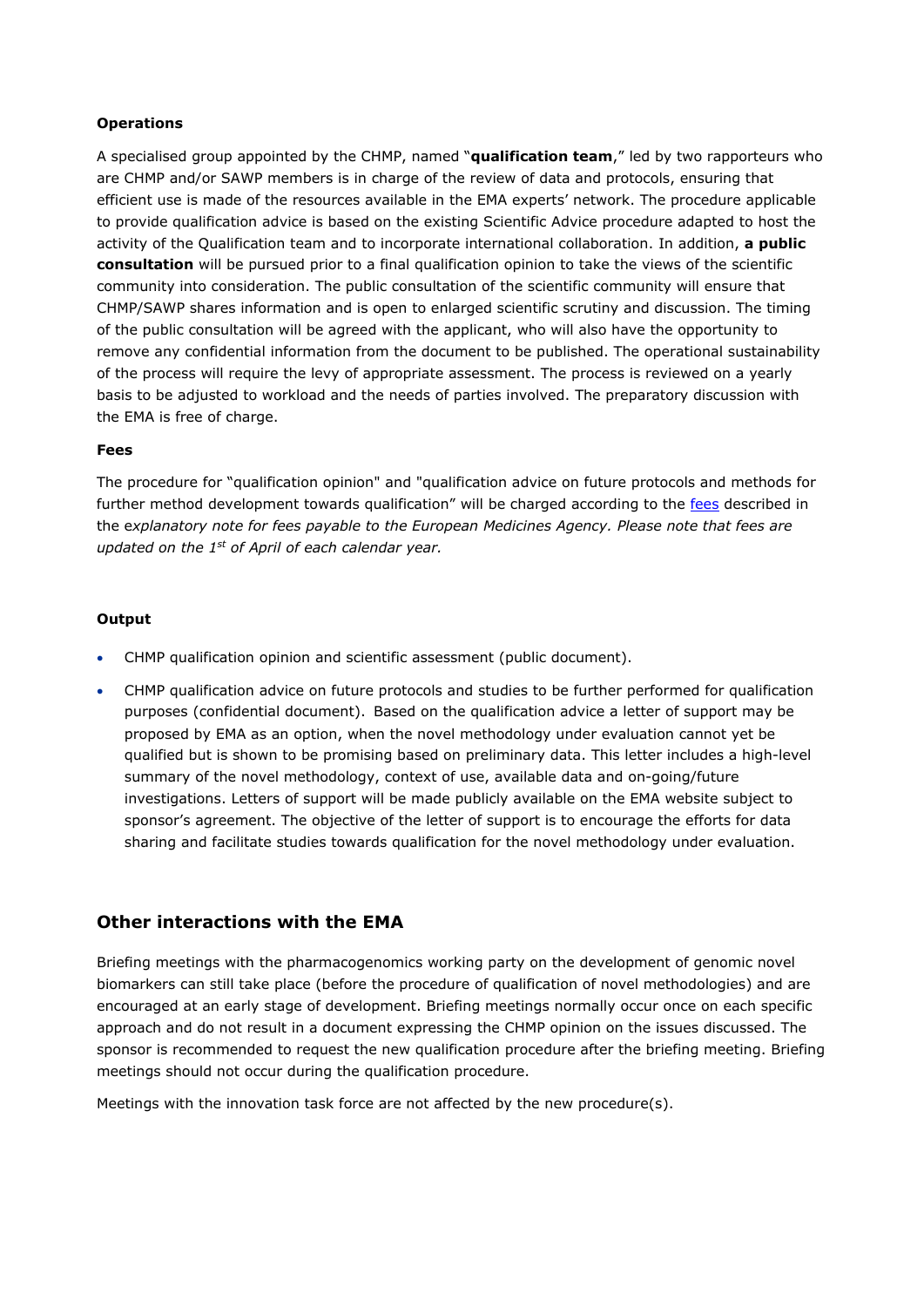# **Post advice**

In the event that new scientific information relevant to the qualified novel methodology/ies becomes available after final adoption of the qualification opinion / qualification advice letter, or if the applicant wishes to, a follow-up procedure can be initialised.

The follow-up procedure will follow the same timelines as the normal qualification opinion/ qualification advice on future protocols and methods for further method development towards qualification procedure.

If needed, the applicant may request a clarification after receipt of the qualification advice letter. This is only intended to provide the applicant with the opportunity to clarify the meaning of the qualification advice on future protocols and methods for further method development towards qualification procedure that is perceived as being not clear or precise enough. Any new information will only be considered as part of the review of a follow-up request.

# **Involvement of non-EU regulatory agencies**

Experts from non-EU regulatory agencies who have a confidentiality agreement with the EMA in place may join Qualification meetings as observers if possible. This is encouraged to increase dialogue and maximise the chance for scientific consensus. Applicants are encouraged to clarify options proactively in advance with relevant contact points at those agencies and the EMA scientific officer. Information on standing confidentiality arrangements can be found [here.](https://www.ema.europa.eu/en/partners-networks/international-activities/international-agreements)

# **Procedure**

## **Day -60**[5](#page-3-0)

## **Submission**

Applications should be submitted via EMA's secure online [IRIS](https://iris.ema.europa.eu/) platform.

A complete draft dossier should also be submitted (see template(s) for qualification request for further information on the content of the dossier). These requests will follow general submission deadlines which are published yearly in our *quidance* webpage.

Please note that in order to submit an application via IRIS a research product identifier (RPI) is required to track medicines and methodologies through pre-authorisation procedures.

Companies and individuals that approach EMA for the first time with a new methodology will need to request a new RPI via e-mail to [scientificadvice@ema.europa.eu.](mailto:scientificadvice@ema.europa.eu)

Reports of initial informal discussion at EMA or international level shall be submitted as supportive appendices. It is not mandatory at the time of the start of the procedure to decide on the procedural route to be followed (qualification opinion or qualification advice on future protocols and methods for further method development towards qualification). This may depend on the assessment of the submitted data and can be decided during the course of the procedure between the qualification team and the applicant.

<span id="page-3-0"></span><sup>5</sup> Calendar days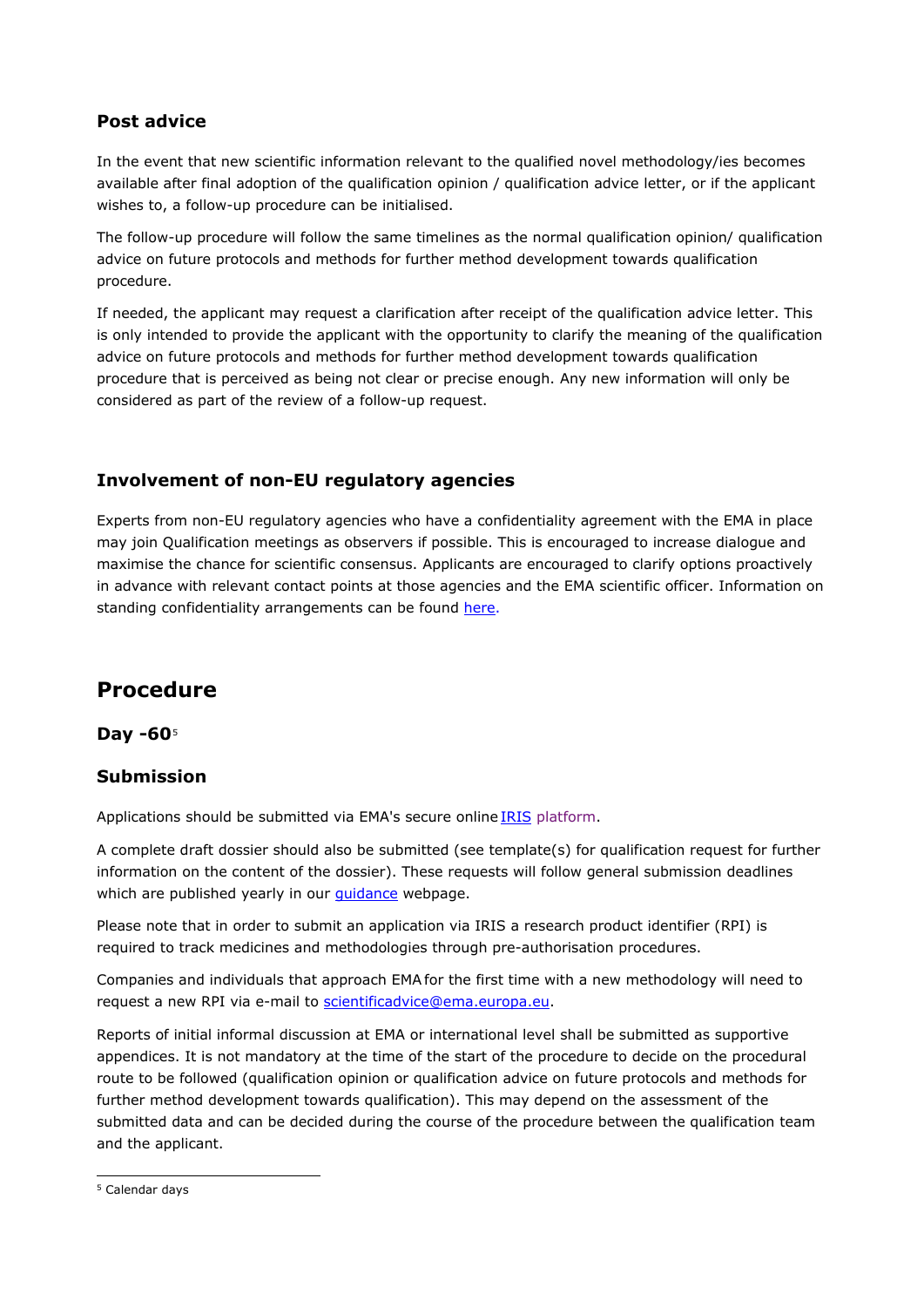An EMA scientific officer will be assigned to support each qualification request. This person will be the applicant's main contact person at the EMA.

An initial validation step will be performed by the EMA (scientific advice office) and there is a possibility to have an informal teleconference with the EMA scientific officer and relevant experts (see fig 1). The applicant may be asked to provide additional information/data after this interaction.

## **Day -30**

#### **Appointment of the rapporteurs and the qualification team**

A specifically tailored qualification team reflecting the expertise needed will be appointed to each individual qualification request in order to perform, on behalf of the CHMP, the scientific and technical preparatory work.

For each request entering the qualification process the CHMP together with the SAWP will discuss the essential scientific and technical competences required and appoint two rapporteurs either from the CHMP or the SAWP who will be in charge of the procedure and a qualification team of experts based upon a proposal elaborated by the EMA scientific advice office in conjunction with the CHMP and SAWP Chairs. Resources will be derived from the CHMP, SAWP, related EMA working parties and the larger EU experts' network. This will ensure the selection of the most suitable experts as well as a close collaboration between specialists in the various technologies/methods and experts in regulatory assessment. For example, the core qualification team for a qualification process would be composed of a minimum of five members, supported by a dedicated EMA scientific officer, and will include a CHMP member, a SAWP member, and three experts identified based on:

- The technology supporting the development of the novel methodology for which the qualification process is requested (e.g. proteomics, genomics, ultrasound, MRI imaging etc.)
- The context of use of the novel methodology (e.g. non-clinical safety testing, translational research, defined therapeutic areas of relevance etc.)

The CHMP, as the owner of the process, will contribute to the discussions prior to and for the adoption of the qualification opinion.

## **Day -15**

#### **Preparatory meeting**

Approximately 15 days before the start of the procedure a preparatory meeting between the applicant, the EMA scientific advice office will take place via teleconference. The preparatory meetings will be hosted by the scientific advice office. Members of the qualification team may join as appropriate, allowing for an informal scientific discussion.

The preparatory meeting may provide preliminary feedback on whether the data set submitted is likely to be sufficient for a qualification opinion or may rather serve as a basis for a CHMP qualification advice.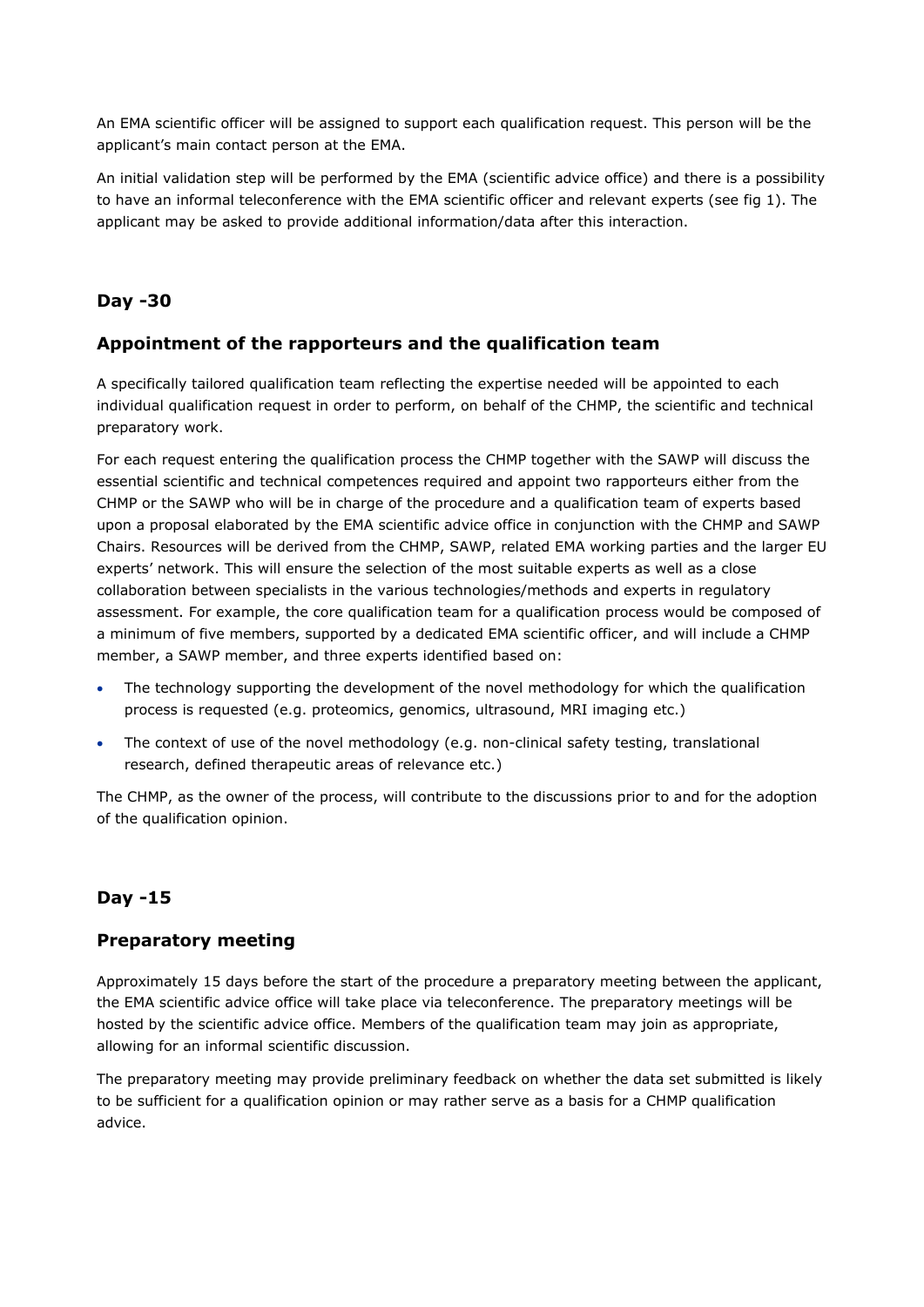## **Day 0**

Start of the procedure.

## **Day 15-30**

#### **Evaluation of data and discussion with the applicants**

#### **Draft report:**

The data will be primarily assessed by the qualification team experts. A first background summary and list of questions enriched by comments from qualification team members and from other experts involved in the process (e.g. working party members, FDA experts etc.) will be created by the qualification team rapporteurs. Additional expertise to enrich the discussion will be considered on a case-by-case basis (e.g. statistical, modelling & simulation). The list of questions will be sent to the applicant after the SAWP meeting at day 30.

#### **Day 60**

A discussion with the applicant (also in liaison with other national authorities, e.g. FDA) will take place with the qualification team in the framework of the SAWP meeting. Additional interactions can be organised via teleconferencing to discuss additional data submission or further analyses of data to be provided in preparation of the discussion meeting.

Note: The applicant may request a clock-stop if needed at any time point during the procedure.

## **Day 70-90**

#### **SAWP review:**

The draft report prepared by the qualification team rapporteurs in consultation with the qualification team members and enriched by the face-to-face interactions with the applicant will be reviewed in the plenary session of the SAWP. The SAWP will be in charge of discussing the qualification team report, contributing to its scientific quality and consistency and providing input on the possible need for further studies to support the qualification request.

If needed the qualification team should indicate the need for an additional meeting with the applicant.

Considering the applicant's request, the SAWP will recommend whether the procedure will be eligible for a qualification opinion or a qualification advice:

• **Qualification advice for future studies**: The report of the qualification team may recommend adopting a qualification advice on future studies to be performed in order to generate the data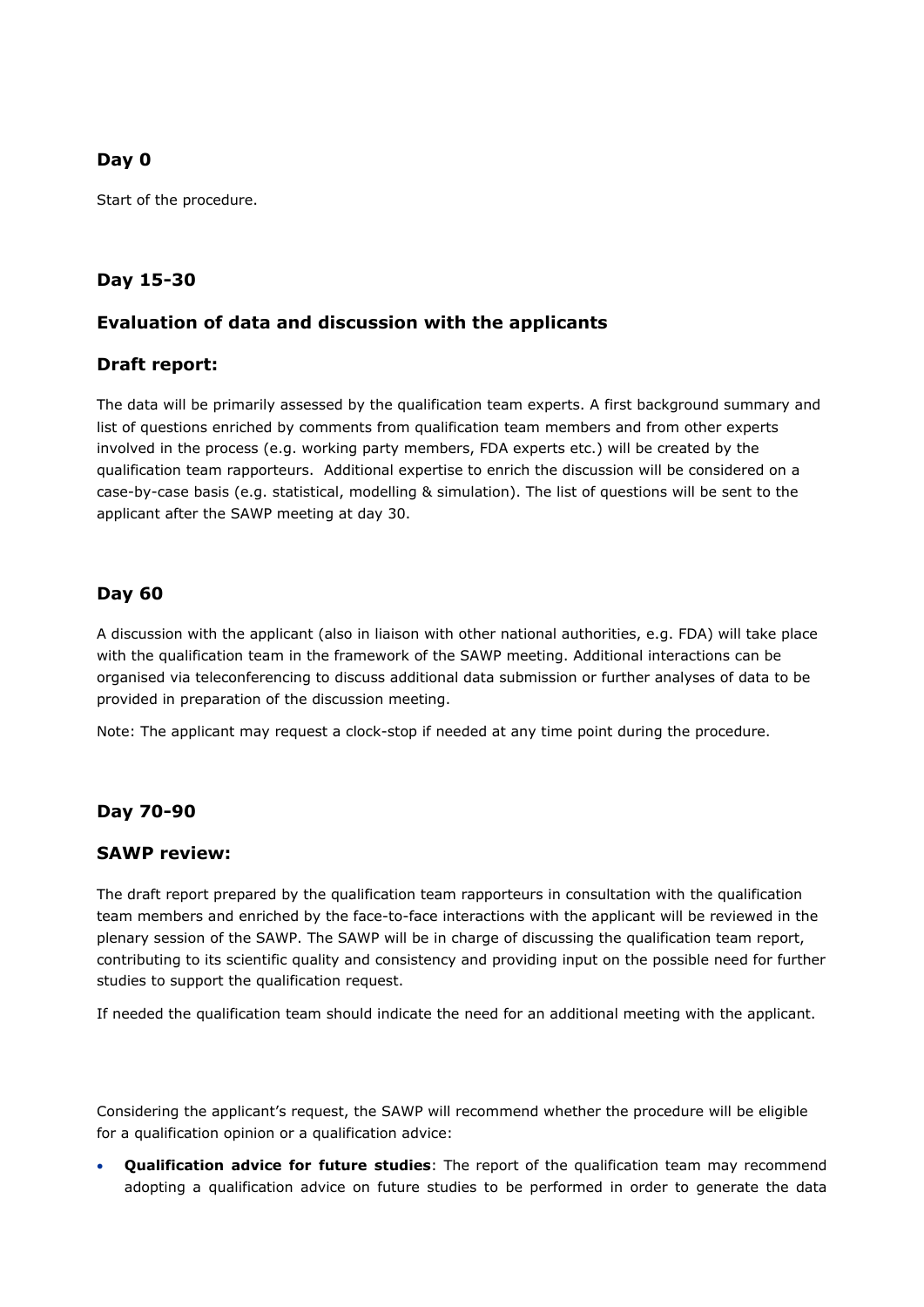required to support the proposed context of use of the method in drug development. This outcome is envisaged for those cases where sponsors wish to start to explore a potential new development method (e.g. a candidate novel methodology) and require support from the CHMP or when the data submitted for the qualification are still preliminary and not sufficiently supportive of a qualification opinion. When the new data is generated, the applicant may request a qualification opinion. Based on the review of the preliminary qualification data submitted, the EMA may propose a letter of support for the novel methodology to encourage further studies and data sharing.

• **Qualification opinion for public consultation**. The report of the qualification team may recommend the adoption of a qualification opinion on the acceptability of the innovative method concerned for a specific intended use. The CHMP will be provided with the draft qualification opinion one month in advance of the plenary session when the discussion is scheduled. The draft qualification opinion will be amended to include the comments and the discussion at the CHMP level.

Note: If the methodology is not accepted for qualification the procedure will turn into a "qualification advice on future protocols and methods for further method development towards qualification" which will not be made public.

#### **Day 100**

#### **CHMP adoption of qualification advice and discussion of qualification opinion:**

The CHMP will discuss and adopt the qualification advice for future studies (confidential document to be sent to the applicant) or discuss the qualification opinion as appropriate.

#### **Day 130-190**

#### **Public consultation (for qualification opinion only):**

Following discussion and adoption at the plenary CHMP,

- The draft qualification opinion will be forwarded to the applicant prior to publication on the website of the EMA. The applicant has the right to remove any confidential information from the report (5 working days).
- Announcement is made on the EMA website, CHMP press release and monthly report. The draft qualification opinion and assessment report, identifying the context, the intended specific use of the new development method, and the basis for its regulatory acceptance is released for **6 weeks of public consultation**, with proactive consultation of relevant learned societies in order to ensure that the views of the wider scientific community are duly reflected in the final qualification opinion.
- Depending on the outcome of the public consultation, a workshop may be organised subsequently with participation of the qualification team and the applicant prior to finalisation of the CHMP qualification opinion.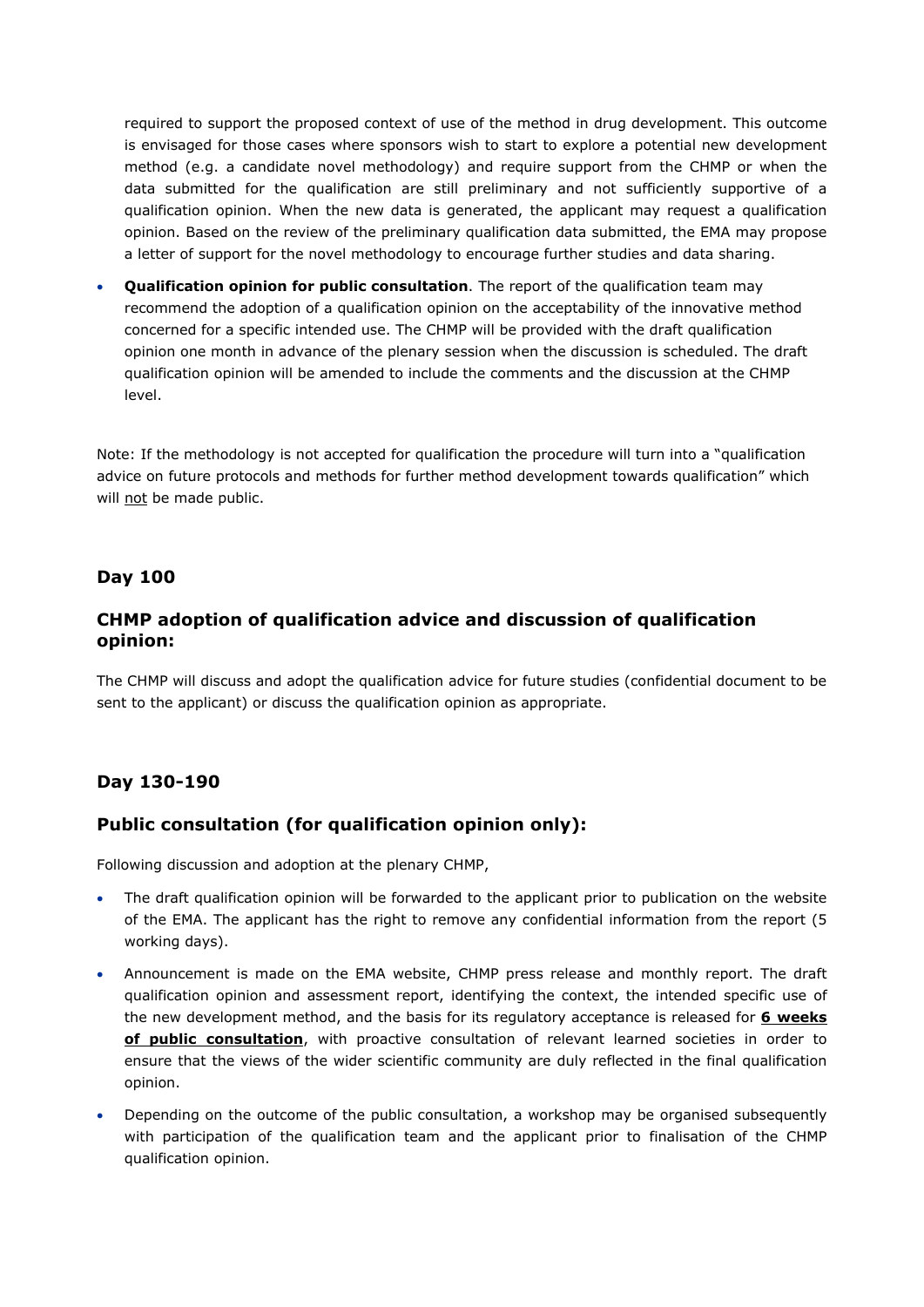## **Day 190**

#### **Adoption of the final CHMP qualification opinion:**

The CHMP, depending on the data package submitted, the discussions, the consultation of the scientific community and the state of the art in science may conclude with a qualification opinion, whereby the CHMP considers the proposed innovative development method as an acceptable regulatory standard for the claimed use in a defined context for drug development.

#### **Communication and training:**

The final CHMP qualification opinion and the grounds for acceptance will be made publicly available on the EMA website 15 days after the final CHMP opinion. The EMA/CHMP will organise periodically training sessions/workshops on newly qualified approaches for drug development and amend relevant guidelines as appropriate.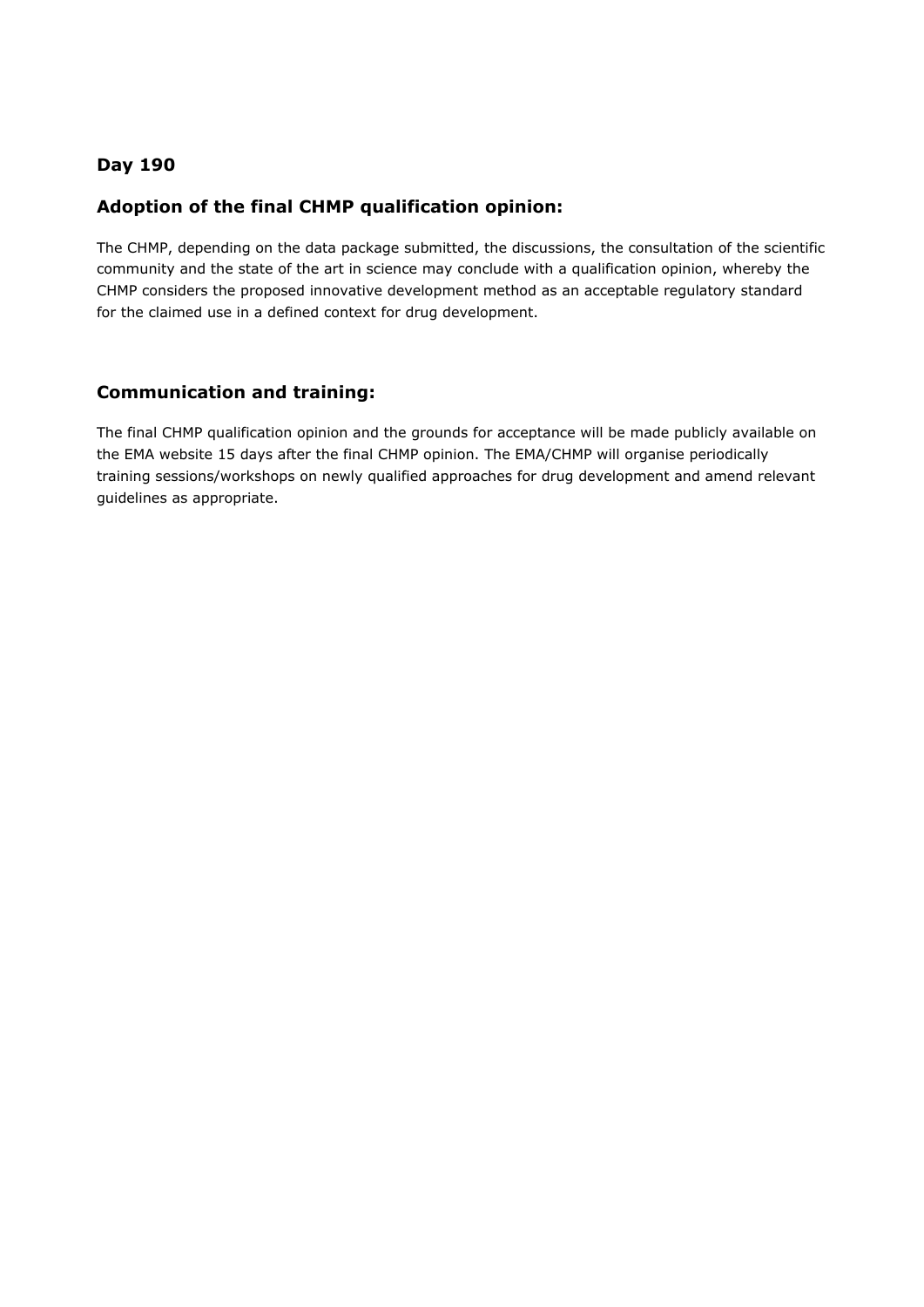Figure 1: Procedure for the qualification of novel methodologies and/or scientific advice on future protocols and methods for further method development towards qualification

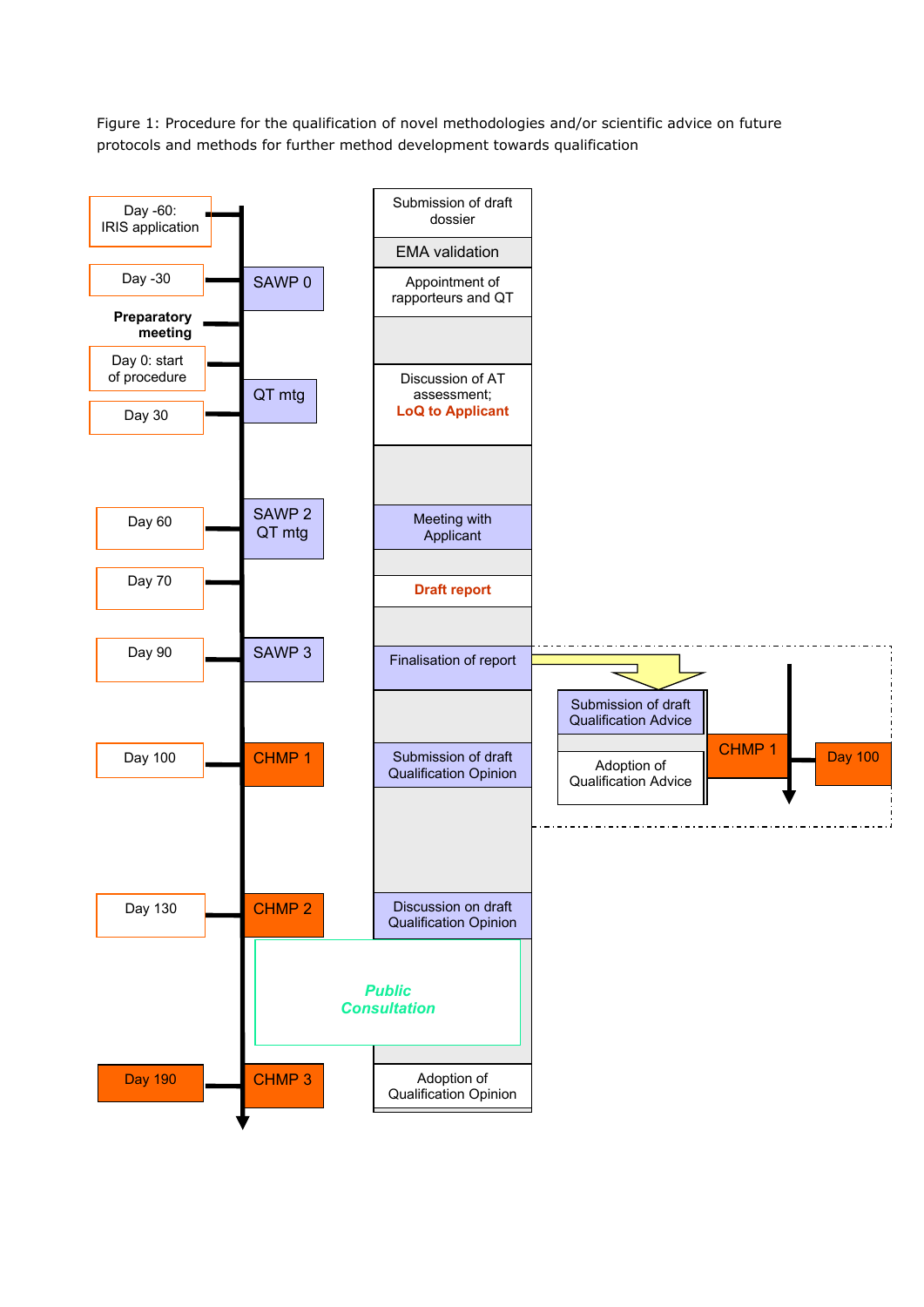## **Attachments:**

- Draft proposed format for the applicants request for CHMP qualification opinion/ CHMP qualification advice for novel methodologies in the non-clinical setting.
- Draft proposed format for the applicants request for CHMP qualification opinion/ CHMP qualification advice for novel methodologies in clinical drug development.

# **Draft proposed format for the applicants request for CHMP qualification opinion / CHMP qualification advice for novel methodologies in the non-clinical setting**

This document is a high-level proposal on context, structure, and format of regulatory submission dossiers for CHMP qualification opinion or qualification advice on novel methodology(ies) intended for use in non-clinical drug development. It is not binding and sections/subheadings may be added or omitted as appropriate. The document does not address technical/methodological issues or the requirements for novel methodology qualification. The qualification request may be supported with a range of non-clinical and clinical information, such as: primary data, published articles from peerreviewed journals, expert statements regarding the use of the novel methodology(ies) from academic bodies, medical boards that provide guidance regarding its use and the basis for such, expert summaries from regulatory bodies, or any combination of the above.

The applicant is encouraged to discuss format and content issues with the scientific advice secretariat and the assigned scientific administrator at the EMA prior to the start of the procedure. An informal teleconference or a face-to-face meeting may be organised at the request of the applicant (see guidance document).

# **1. Table of contents**

# **2. Executive summary**

This section should include the following areas:

- The objective(s) of your request
- The need and impact of proposed novel methodology(ies)
- Characteristics of the proposed novel methodology(ies)
- Context of Use for which a Qualification is requested
- Sources of data and major findings
- Remaining gaps and a brief overview of how these will be addressed (if applicable)
- **Conclusion**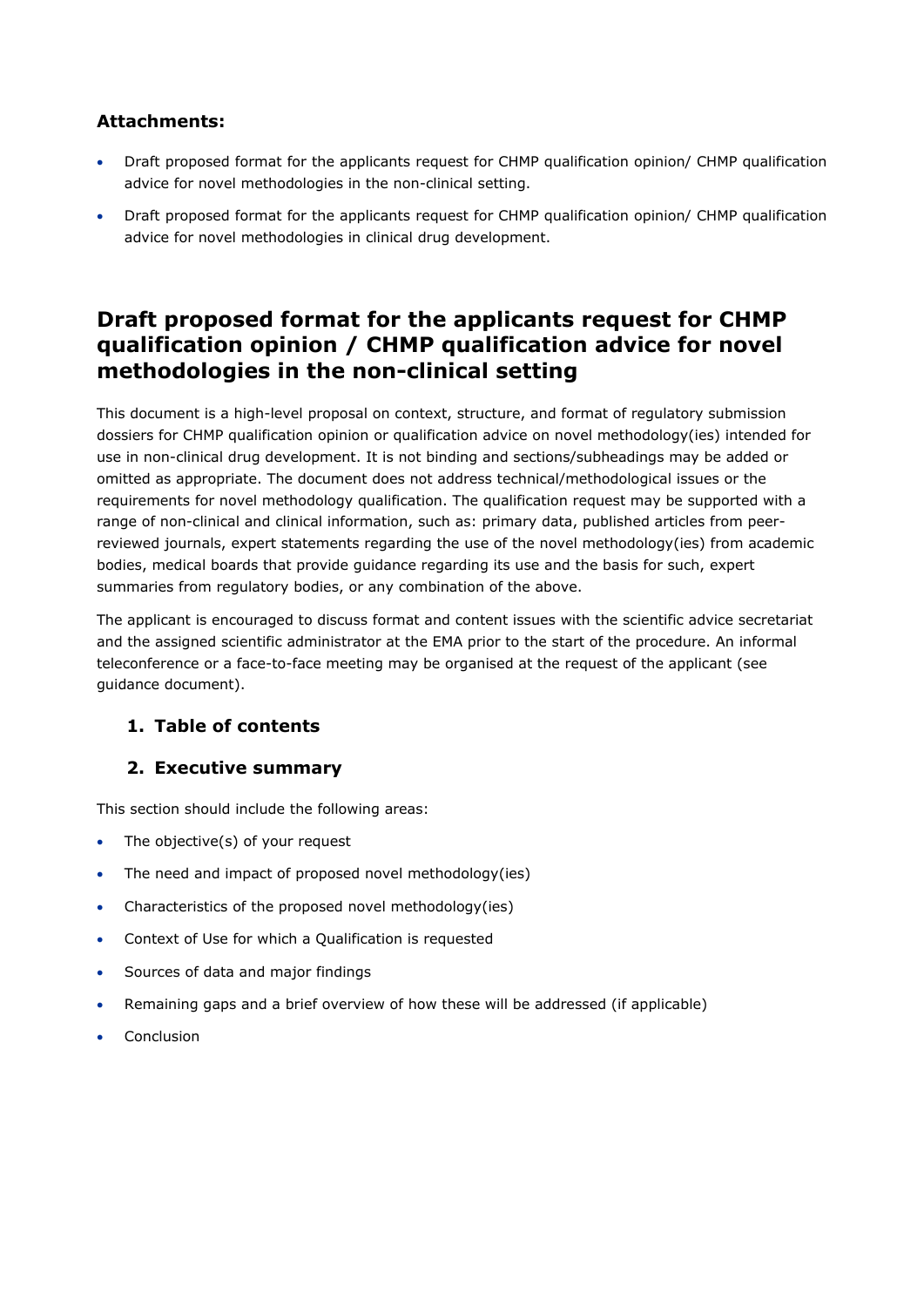## **3. Statement of need and impact of proposed non-clinical novel methodology(ies)**

This section is expected to contain a general introduction to the novel methodology and may address the following areas:

a. The intended application of the novel methodology(ies):

This section should describe the Context of Use in which the qualification of the novel methodology(ies) is pursued.

- The intended use of the novel methodology(ies) in medicinal development and use, e.g., early signs of toxicity or efficacy, lead optimisation, candidate drug identification, first in man safety, efficacy prediction.
- How the information from measurement of this novel methodology is to be integrated in drug development and regulatory review.
- The limitations to the qualification sought, e.g., the novel methodology(ies) will be used for dose finding in first in man setting and not substitute the phase II dose selection studies etc.
- Describe the potential impact of the proposed novel methodology(ies) on current regulatory guidelines, if applicable.
- Relevance and adequacy to extrapolate the animal model/novel methodology(ies) to the clinical setting.
- b. The disease/condition/experimental setting that is associated with the novel methodology(ies):
- Summarize the signs and symptoms, pathophysiology, risk factors and epidemiology, diagnosis, established therapy, and prognosis of the condition. Focus on factors that contribute to improved medicinal development or treatment outcome e.g. early diagnosis, risk prediction, detection of drug related adverse effects, determination of therapeutic response and optimization of therapy.
- c. Currently available tools:
- Describe the utility and limitations of currently available non-clinical methods/parameters that are used for the intended application(s) of the proposed novel methodology(ies) and the added benefit of the proposed novel methodology(ies).
- Describe and justify the reference standard for the intended application of the exploratory novel methodology. The reference standard should optimally provide a true value of the variable being assessed by the exploratory novel methodology in the relevant setting, and thereby validate the exploratory novel methodology and define its diagnostic/predictive performance.
- d. Characteristics of the proposed novel methodology(ies):
- Elaborate on the scientific rationale for the proposed novel methodology(ies), i.e. biological, pharmacological and (patho)physiological background.
- Briefly summarise the technical aspects of the proposed biomaker(s) (a detailed description should be included in section 4. Methodology and Results), including: technology platform, analytical validation and biological qualification.

## **4. Methodology and results**

This section is intended to provide a detailed overview and critical analysis/interpretation of the novel methodology(ies) development programme (including relevant clinical data if applicable). Detailed protocols/reports of individual studies, meta-analysis and/or analysis combining data from multiple studies should be provided in the appendices. The data set (raw data) should be provided on request and submitted electronically in a format agreed with the agency during the review. The overview may include:

- a. Methods
- Experimental approach: design of the studies, selection of the animal models, definition of the reference standards and positive and negative controls.
- Briefly describe the analytical/technological platform(s) used for novel methodology(ies) quantification. More information should be made available in the appendices.
- Statistical plan for analytical/technological assay validation and biological qualification.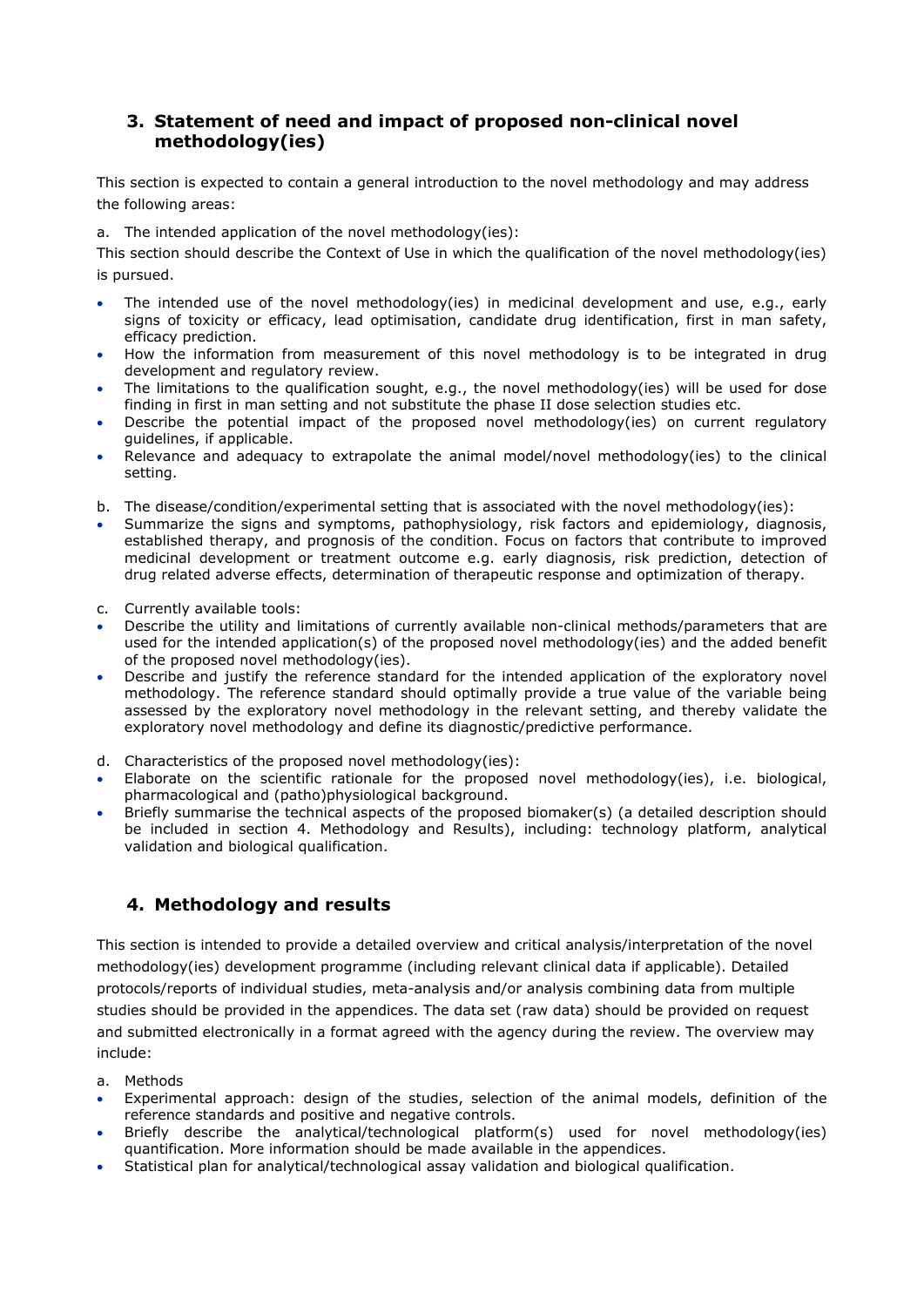- b. Results
- Brief summary of design and results of individual studies (in tabular and/or synopsis format).
- Analytical/technological assay validation [i.e. repeatability (intra-run precision), intermediate precision (intra-lab precision), reproducibility (inter-lab precision)].
- Biological qualification: intra and inter-animal variability, difference between species or strains, descriptive statistics or/and ROC curves or/and any other statistical methodology towards qualification.
- c. Describe remaining gaps and how these will be addressed. Include detailed protocol(s) of planned studies in the appendices (if applicable).
- d. Evidence from published literature. It is recommended to perform a systematic review following a predetermined search protocol and analysis plan. Consider issues such as search strategy, selection of studies, data collection, data analysis, presentation of results including the use of meta-analysis, and evaluation of consistency and robustness of the analysis.

## **5. Conclusions**

Summarize the key findings from all your evidence sources and how they fulfil the objectives of the novel methodology qualification request. If applicable, describe the limitations of currently available data (gap analysis) and discuss/justify how the proposed development plan will support a qualification.

#### **6. References and appendices**

Provide the protocols and reports of individual studies, meta-analyses, and systematic literature reviews performed. Provide PDF files of cited published articles, and any other applicable supportive documentation. If requested please submit the data set (raw data) for the analysis.

# **Draft proposed format of the applicants request for CHMP qualification opinion / CHMP qualification advice for novel methodologies in clinical drug development**

This document is a high-level proposal on context, structure, and format of regulatory submission dossiers for CHMP qualification opinion or qualification advice on novel methodology(ies) intended for use in clinical drug development. It is not binding and sections/subheadings may be added or omitted as appropriate. The document does not address technical/methodological issues or the requirements for novel methodology qualification. The qualification request may be supported with a range of nonclinical and clinical information, such as: primary data, published articles from peer-reviewed journals, expert statements regarding the use of the novel methodology(ies) from academic bodies, medical boards that provide guidance regarding its use and the basis for such, expert summaries from regulatory bodies, or any combination of the above.

The applicant is encouraged to discuss format and content issues with the scientific advice secretariat and the assigned scientific administrator at the EMA prior to the start of the procedure. An informal teleconference or a face to face meeting may be organised (see guidance document).

## **1. Table of contents**

## **2. Executive summary**

This section may include the following areas:

- The objective(s) of the request
- The need for and impact of the proposed novel methodology(ies) in clinical drug development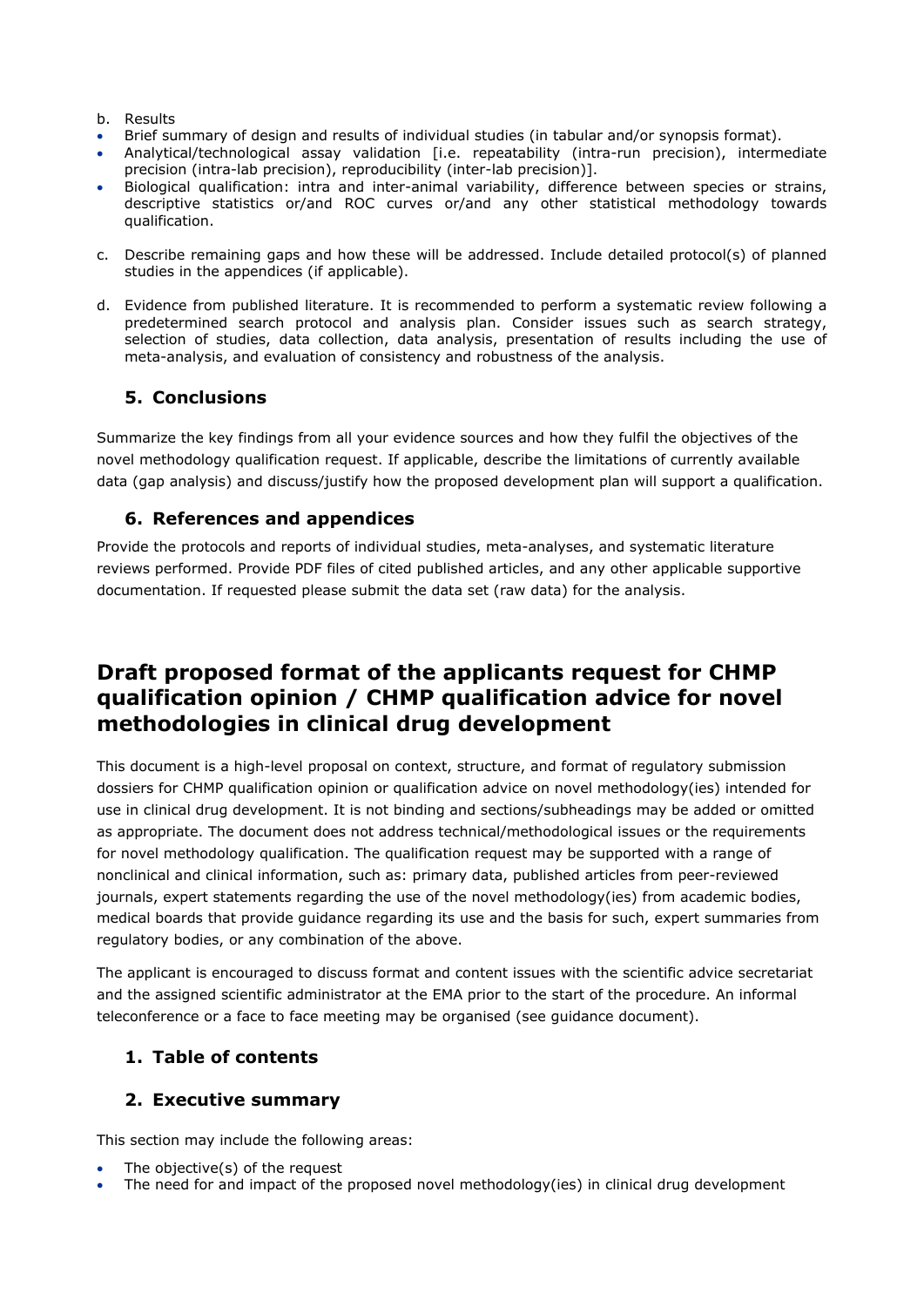- Characteristics of the proposed novel methodology(ies)
- Context of Use for which a Qualification is requested
- Sources of data and major findings
- Remaining gaps and a brief overview of how these will be addressed (if applicable)
- **Conclusion**

#### **3. Statement of the need for and impact of the proposed novel methodologies in clinical drug development**

This section is expected to contain a general introduction to the novel methodology and may address the following areas:

a. The intended application(s) of the proposed novel methodology(ies) in clinical drug development. This section should describe the Context of Use in which the qualification of the novel methodology(ies) is pursued:

- The intended use of the novel methodology in clinical trials of drug efficacy and safety, e.g.,
	- − diagnose patients with the disease/condition for inclusion into clinical trials
	- predict outcome (risk assessment) for patient selection or subgroup analysis/stratification
	- − selection of therapy
	- − determine therapeutic response
	- − surrogate for clinical endpoint
	- − determine mechanism of effect (therapeutic effect/drug toxicity)
	- − dose selection/optimization
	- − detect drug related adverse effects
		- early indicator/predictor of toxicity/adverse reactions
			- management of toxicity/adverse reactions
- How the information from measurement of this novel methodology is to be integrated in drug development and regulatory review.
- The limitations to the qualification sought, e.g., that the application is not intended to assess the outcome of therapy, not intended to assess impact of interventions on cost etc.
- Describe potential impact of the proposed novel methodology(ies) on current regulatory guidelines, if applicable.
- b. The disease/condition/experimental setting in which the novel methodology(ies) will be applied:
- Summarize the signs and symptoms, pathophysiology, risk factors and epidemiology, diagnosis, established therapy, and prognosis of the disease/condition in relevant populations where the novel methodology(ies) will be used. Focus on factors that contribute to improved treatment outcome e.g. early diagnosis, risk prediction, detection of drug related adverse effects, determination of therapeutic response and optimization of therapy.
- c. Currently available tools in patient care and clinical drug development:
- Describe the utility and limitations of currently available clinical and laboratory tools that are used for the intended application of the exploratory novel methodology(ies) in patient care (clinical practice) and in clinical drug development.
- Describe and justify the reference standard for the intended application of the exploratory novel methodology in clinical trials. The reference standard should optimally provide a true value of the variable being assessed by the exploratory novel methodology in the relevant clinical setting, and thereby validate the exploratory novel methodology and define its diagnostic performance.
- d. Characteristics of the proposed novel methodology:
- Elaborate on the scientific rationale for the proposed novel methodology(ies) (i.e. biological, pharmacological and (patho)physiological background).
- Briefly summarise the technical aspects of the proposed biomaker(ies) (a detailed description should be included in section 4. Methodology and Results), including: technology platform, analytical validation, and clinical validation/utility.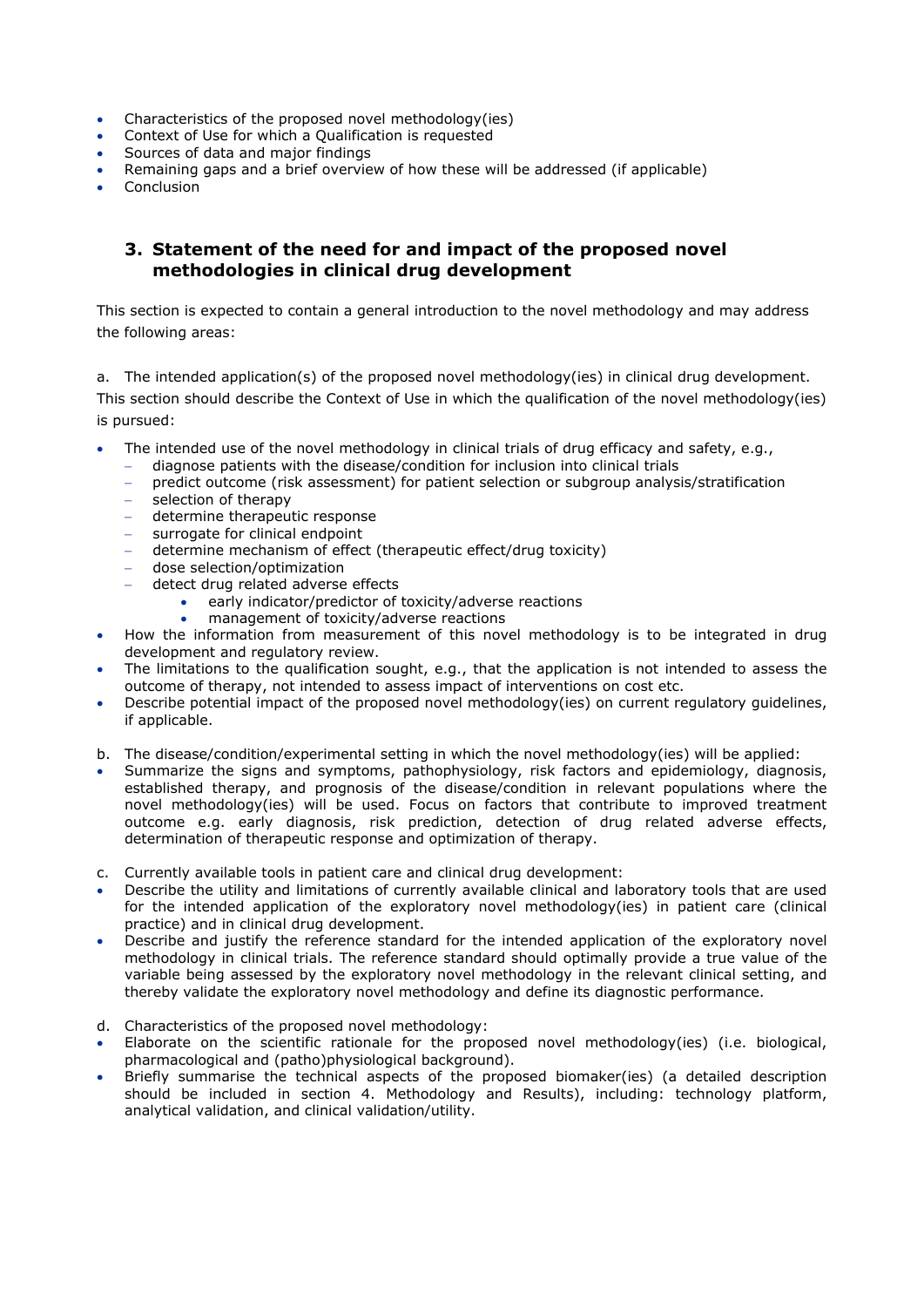## **4. Methodology and results**

This section is intended to provide a detailed overview and critical analysis/interpretation of the novel methodology development programme (including relevant non-clinical data). Detailed protocols/reports of individual studies, meta-analysis and/or analysis combining data from multiple studies should be provided in the appendices. The data set (raw data) should be provided on request and submitted electronically in a format agreed with the agency during the review. The overview may include:

- a. Methods
- Include a description of the overall approach to the novel methodology development programme, including critical study design, methodology decisions, patient selection, endpoints, statistical analyses, and justification of chosen reference standard.
- Description and characterization of the technology platform, including availability of testing kits or apparatus in patient care and clinical trial settings.
- b. Results
- Brief summary of design and results of individual studies (in tabular and/or synopsis format)
- Analytical/technological validation addressing parameters such as accuracy, precision, selectivity, sensitivity, reproducibility, and stability. Discuss sample requirements, cut-off values, controls and calibrators and assay conditions.
- Comparison and analysis/interpretation of results across studies with focus on the clinical validation and utility:
	- − Clinical sensitivity and specificity, ROC curve, PPV, NPV etc.
	- Justify chosen diagnostic cut-off(s) and describe how and when (prospectively, retrospectively etc.) they were selected in relation to pivotal studies.
	- Patient populations (prevalence of the condition being tested for, enrichment) and endpoints
	- Potential impact of various intrinsic and extrinsic factors on expected test performance, e.g. gender, age, ethnicity, smoking habits, clinical practice etc.
	- − If applicable describe and discuss test performance when the novel methodology is used in prophylaxis studies vs. treatment studies, and in populations with proven, probable or possible disease/condition.
	- − Whether the proposed novel methodology(ies) have been evaluated in relevant patient populations (reflecting those likely to be enrolled in clinical trials where the novel methodology will be used).
- c. Describe remaining gaps and how these will be addressed. Include detailed protocol(s) of planned studies in the appendices (if applicable).
- d. Evidence from published literature. It is recommended to perform a systematic review following a predetermined search protocol and analysis plan (such as the scientifically sound search strategies published by The Cochrane Collaboration (www.cochrane.org). Consider issues such as search strategy, selection of studies, data collection, data analysis, presentation of results including the use of meta-analysis, and evaluation of consistency and robustness of the analysis.

## **5. Conclusions**

Summarize key findings from all evidence sources and how they fulfil the objectives of the novel methodology qualification request. If applicable, describe the limitations of currently available data (gap analysis) and discuss/justify how the proposed development plan will support a qualification.

#### **6. References and appendices**

Provide the protocols and reports of individual studies, meta-analyses, and systematic literature reviews performed. Provide PDF files of cited published articles, and any other applicable supportive documentation. If requested please submit the dataset (raw data) for the analysis.

[i](#page-14-0)

- [ii](#page-14-1)
- [iii](#page-14-2)